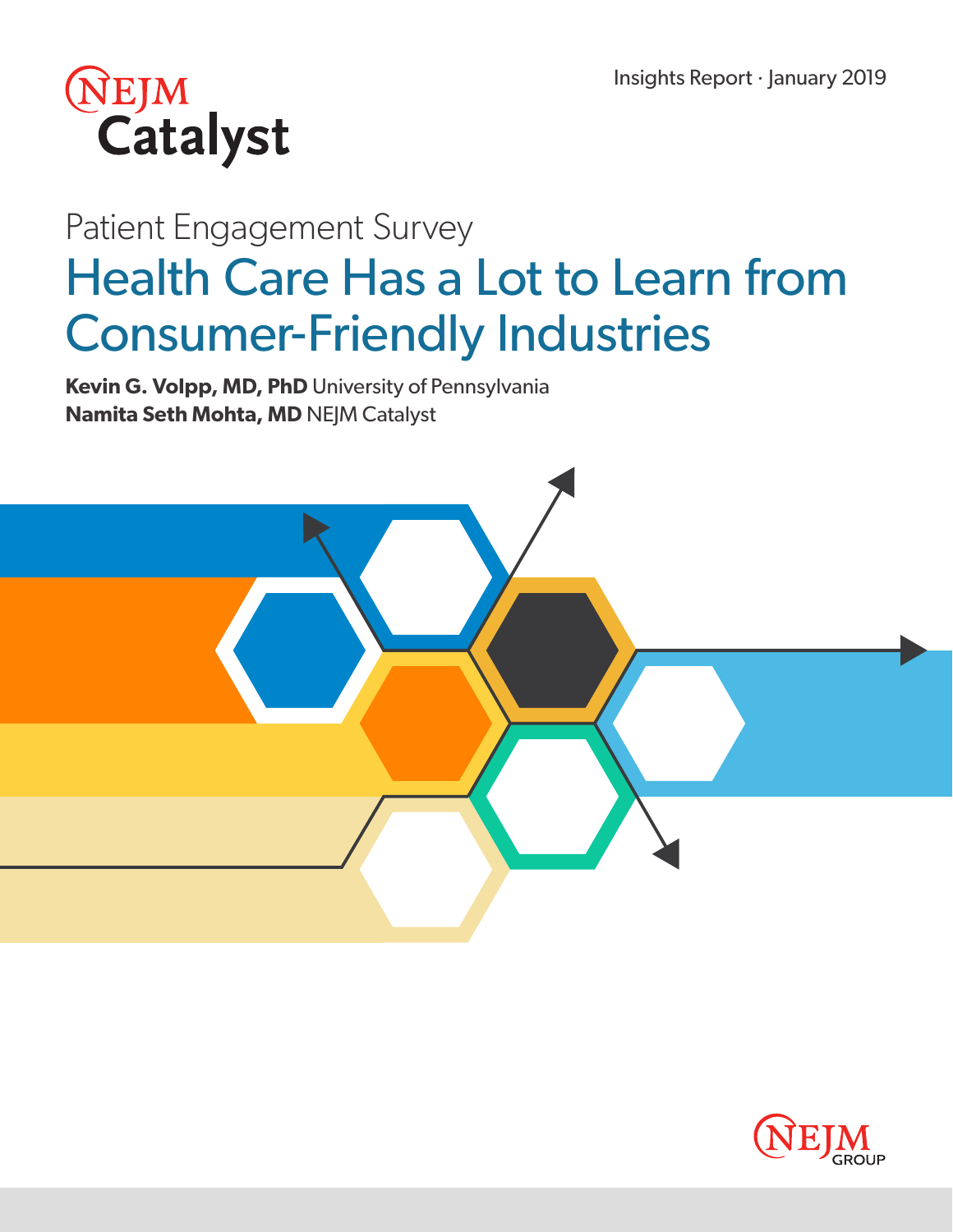### Health Care Has a Lot to Learn from Consumer-Friendly Industries



#### **Kevin G. Volpp, MD, PhD**

Founders President's Distinguished Professor, Director of the Leonard Davis Institute Center for Health Incentives and Behavioral Economics, Vice Chairman of Health Policy, Department of Medical Ethics and Health Policy, Professor of Medicine and Health Care Management, Perelman School of Medicine, University of Pennsylvania; NEJM Catalyst Theme Leader for Patient Engagement



#### **Namita Seth Mohta, MD**

Clinical Editor, NEJM Catalyst; Center for Healthcare Delivery Sciences, Brigham and Women's Hospital

#### Insights Report · January 2019

**The consumerization of health care continues to reshape the way that patients engage with providers and experience care. Most providers see this fundamental change in the health care model as a necessary response to changing patient demands, and have embraced the need to learn from other industries. The great majority (96%) of respondents to a recent survey of NEJM Catalyst Insights Council members say that the health care industry has lessons to learn about engagement from other consumer-facing industries.**



**Can health care learn about engagement from other consumer-facing industries?**

Base: 766 NEJM Catalyst (catalyst.nejm.org) © Massachusetts Medical Society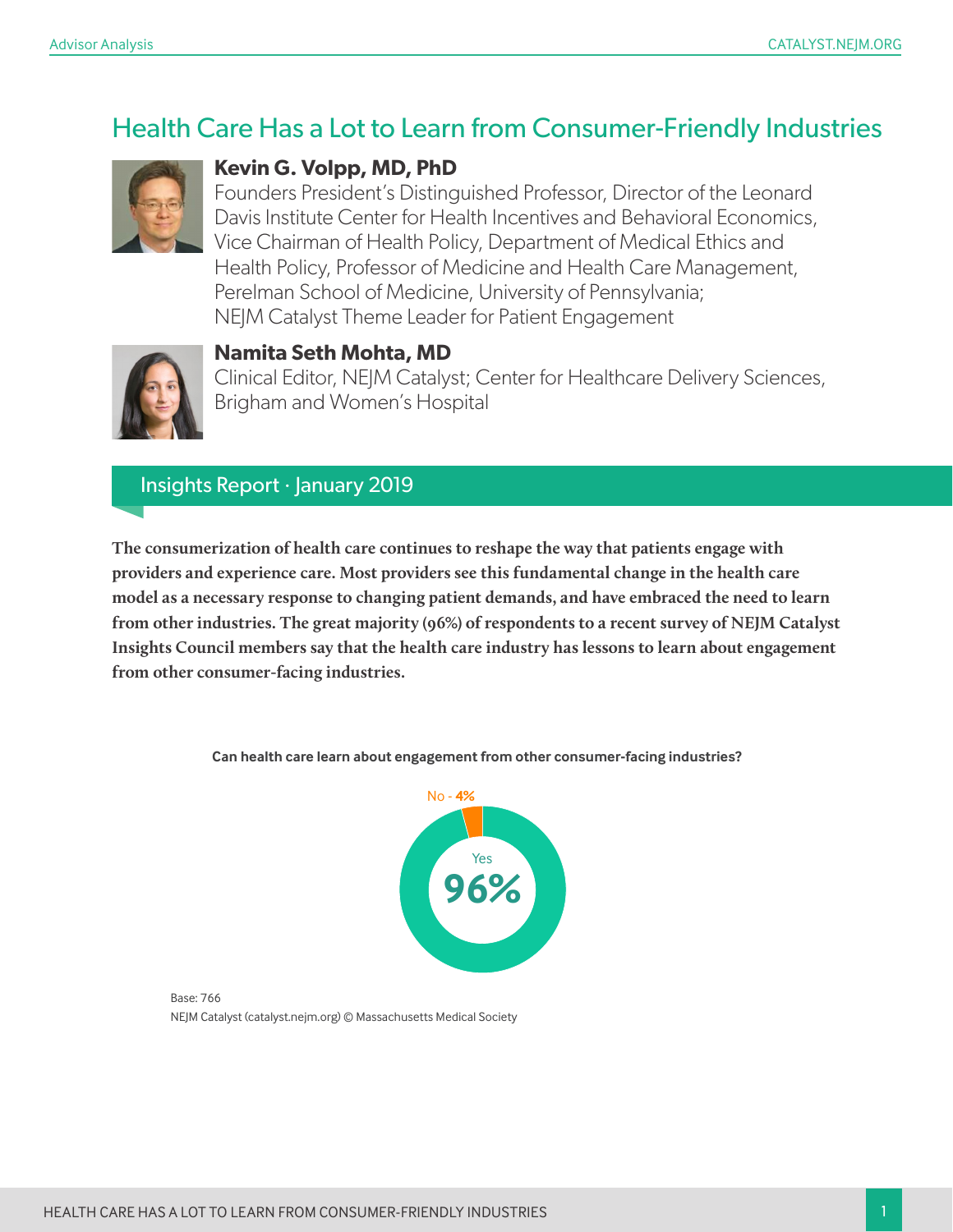"It's not hard to see how the health care delivery system could be much more customer-friendly," says Kevin Volpp, MD, PhD, Founders President's Distinguished Professor of Medicine and Health Care Management at the University of Pennsylvania and the Patient Engagement Theme Leader for NEJM Catalyst.

He cautions, however, that customer experience in health care is somewhat different than in

other industries, explaining that in the latter, "all we care about is what the customer wants, as opposed to health care where we also need to factor in what's 'good for a given patient,' or 'what's medically recommended.'"

*We need to differentiate patient experience and satisfaction from patient engagement. An engaged patient is actively involved in the defining of, and realizing, their health-related goals. That is related to but distinct from patient experience and patient satisfaction.*

satisfaction."

"Consumer-facing industries usually focus on those two latter elements, but health care has to be a little more nuanced," Mohta says. "Care providers have to think about engagement,

experience, and satisfaction, which are all related but distinct. Patients are more likely to be engaged if they have positive experiences, although not always necessarily."

Namita Seth Mohta, MD, Clinical Editor at NEJM Catalyst, points out that engagement and customer experience are not the same things, particularly in health care. "We need to differentiate patient experience and satisfaction from patient engagement. An engaged patient is actively involved in the defining of, and realizing, their health-related goals. That is related to but distinct from patient experience and patient

In health care, as in many other industries these days, customer experience is increasingly being improved through the use of customization to meet individual needs and preferences, often mediated by technology.

Volpp describes the link between customization and experience by citing Amazon. "I do think one of the areas in which health care delivery could really improve is if we did a better job of aligning with patient goals. At Amazon, they have this very nice mass-customization model that uses all the data they have about you and people like you to figure out what to offer you. That's what we could aspire to do in the future in health care – and maybe we could even do it

Survey respondents – who comprise clinical leaders, clinicians, and health care executives – say an improved customer experience is the top area in which health care can learn from other industries (selected by 57%), followed by customization to individual needs and preferences (35%).

"I do think health care is substantially underdeveloped in both improving the customer experience and customization of individual needs and preferences," says Volpp. "For decades, doctors have basically told patients what they should do. And part of why we have such low engagement rates is that while there's some overlap between that and the patient's own goals, in many cases I suspect doctors don't really work that hard to figure out what the patient's goals are."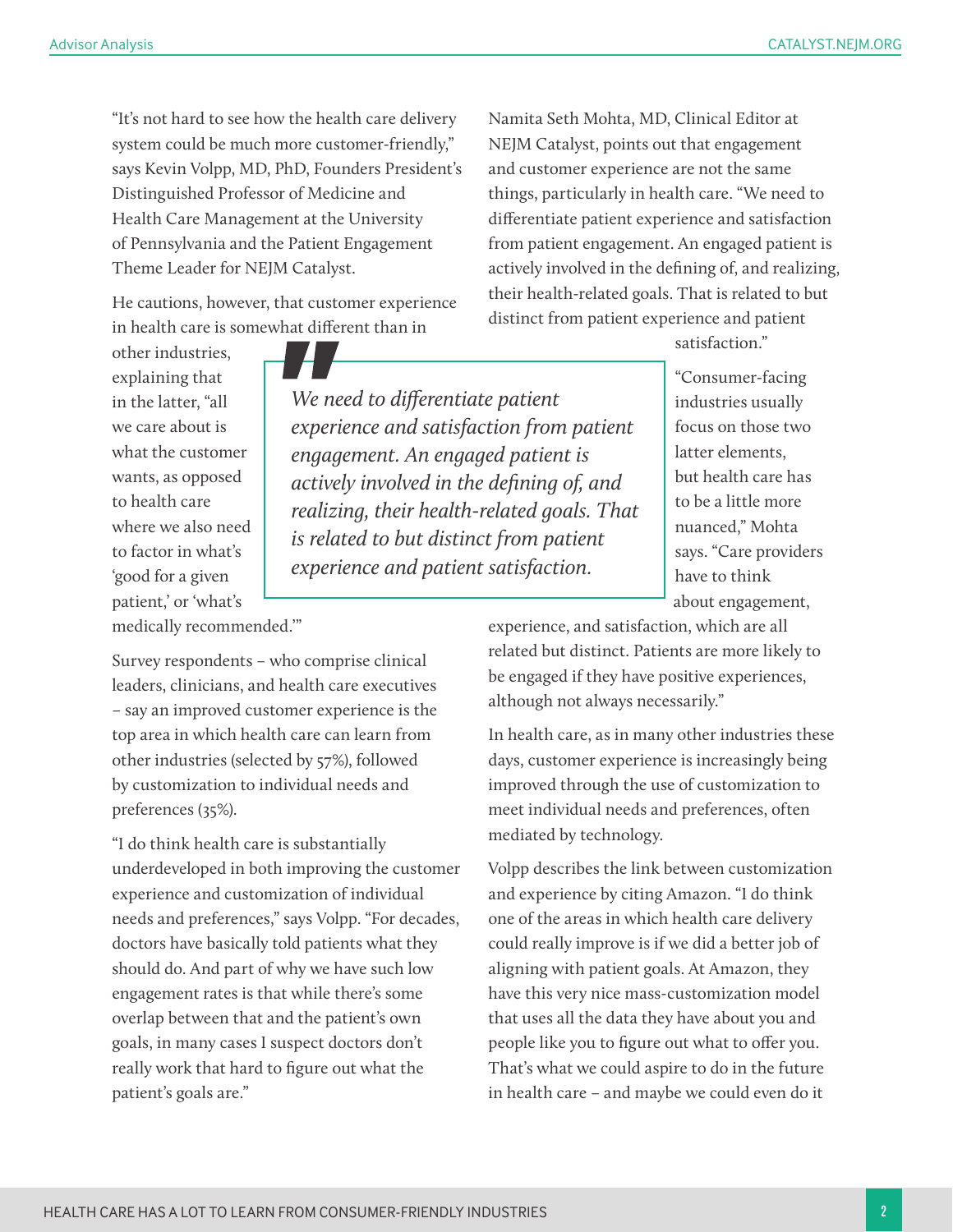better by integrating this with clinical evidence to determine what people should be offered."

Survey respondents say the hospitality and technology industries are the top consumerfacing industries with the most important lessons for health care (selected by 55% and 45%, respectively).

"It's hard to argue with hospitality. It is a benign industry to look toward for lessons without having to defend how broken our current health care system is," Mohta says. "And technology brings to mind technology-based interactions with providers – asynchronous electronic communication and synchronous virtual visits, as examples of key improvements."

 When it comes to health care organizations actually drawing on other industries for lessons, hospitality (29%) and technology (26%) still rank high. But the leading response is "none" (30%), indicating that while Insights Council members are interested in learning from other industries, only a relatively modest number have actually put that knowledge into practice.

Organizational culture and unaligned incentives contribute to the challenge of changing health care to be more consumer-friendly. Yet this survey shows that health care leaders and practitioners are interested and willing to learn from other industries, which is the right first step.

### Health Care Has a Lot to Learn from Consumer-Friendly Industries

Insights Report · January 2019

### Charts and Commentary

**We surveyed members of the NEJM Catalyst Insights Council — who comprise health care executives, clinical leaders, and clinicians — about what health care can learn from other industries to engage consumers. The survey explores health care's ability to learn from other industries, the areas in which health care can learn the most, consumer-facing industries with lessons for health care, the consumer-facing industries from which health care organizations have actually drawn lessons, the processes used to gather those lessons, who within health care organizations leads the effort to embed lessons, whether patients should be treated as consumers, and the barriers to engaging patients as consumers. Completed surveys from 766 respondents are included in the analysis.**

Insights Council respondents are nearly unanimous in their view that the health care industry can learn about consumer engagement from other industries. However, some have concerns about drawing direct parallels between industries because of the unique nature of the health care industry. In a written comment, a physician from the Midwest cautions that "health care is a need, most other industries reflect a want." A C-suite executive in the West points out that "health care has to consider [patient] well-being, clinical outcomes, not JUST consumer/patient preference. In other industries, customer preference may take precedence, [but] in health care we need to balance patient preference and clinical judgment."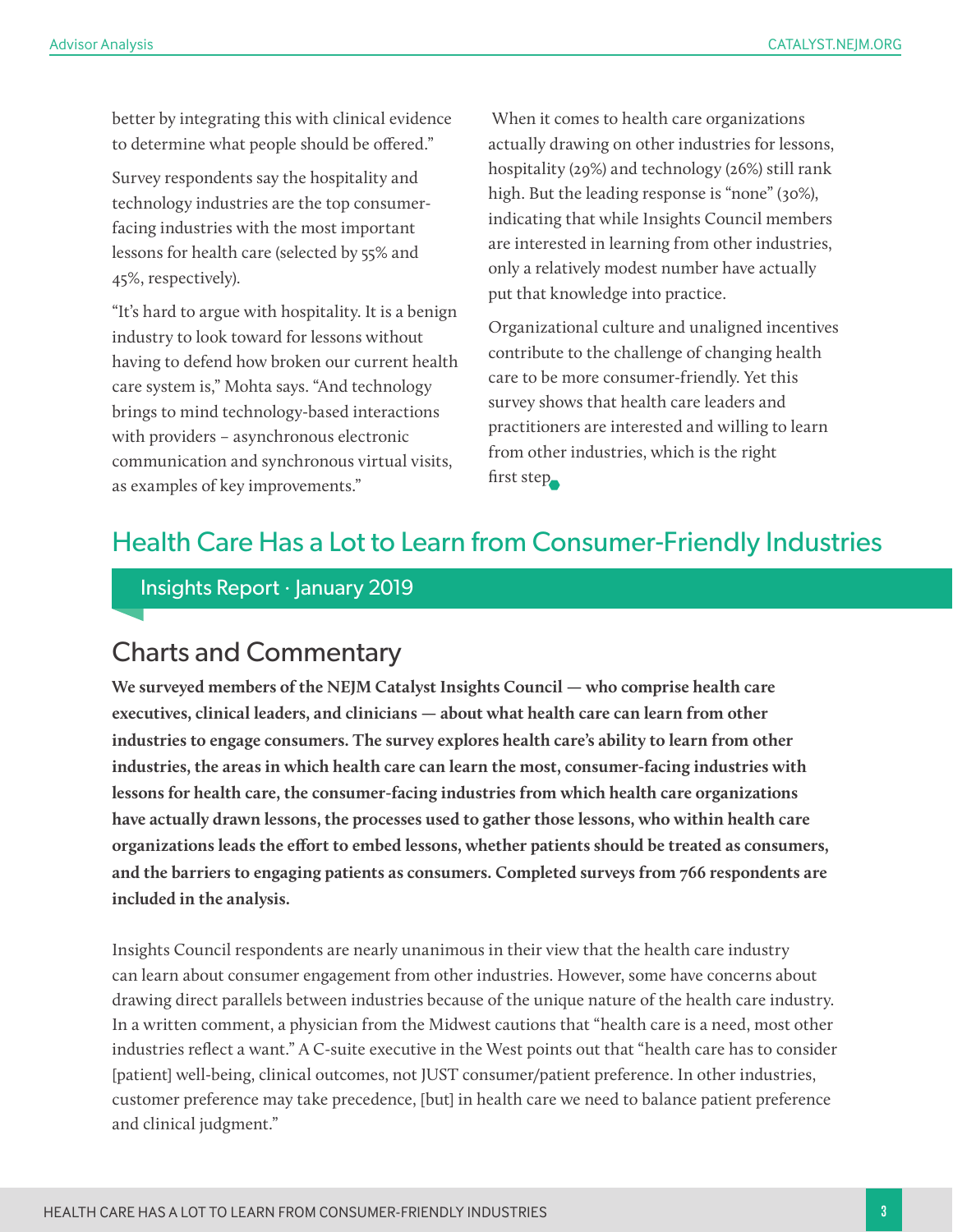Customer experience, the top area in which health care providers can learn the most, may have greater opportunity for improvement than other areas because it is less constrained by clinical requirements, in contrast with more narrowly focused areas such as quality and speed/efficiency.

The survey data reveals some interesting correlations with respondent age. Among respondents 45 and younger, only 39% mention improved customer experience as an area where health care providers can learn the most from other industries, compared to 61% among those over 45. The younger group looks more instead to speed/efficiency (32%) than the older group (19%), and to rapid cycle innovation (25% versus 12%).

### Health Care Can Learn a Lot from Other Industries – Especially About Customer Service

**Can health care learn about engagement from other consumer-facing industries?**



#### **What are the top two areas in which health care providers can learn the most from other industries?**



Base: 766 NEJM Catalyst (catalyst.nejm.org) © Massachusetts Medical Society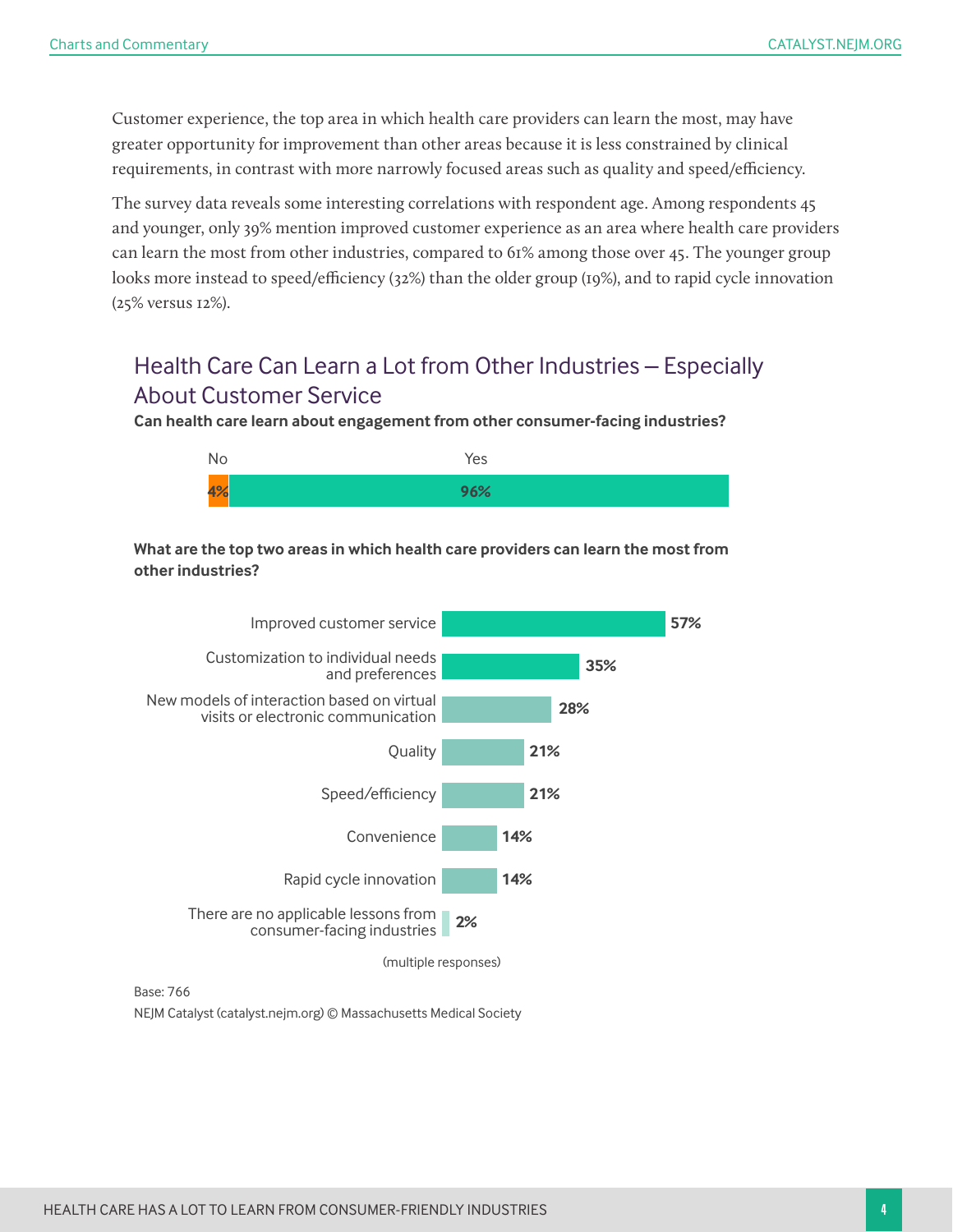Hospitality is the industry with the most important lessons for health care, as well as the consumerfacing industry from which respondents' organizations have most often draw lessons.

A clinician from the South comments, "The hospitality/hotel industry has a lot to provide for health care. Comfortable beds are critical in hospitals and most I have been in are terribly uncomfortable. Even one night is too many."

While many respondents identify hospitality and technology as the areas with the most important lessons for health care, fewer respondents acknowledge that their organization has actually drawn on those lessons. Marketing, media, and entertainment reverse the trend; more respondents say their organizations have drawn from these industries than the percentage who say there are valuable lessons to be had. Still, only a relatively modest number have put knowledge into practice, as indicated by the 30% of respondents who say their organizations have drawn no lessons from other industries.

### Hospitality and Technology Are the Industries That Health Care Looks to Most for Lessons



Base: 766 (multiple responses)

NEJM Catalyst (catalyst.nejm.org) © Massachusetts Medical Society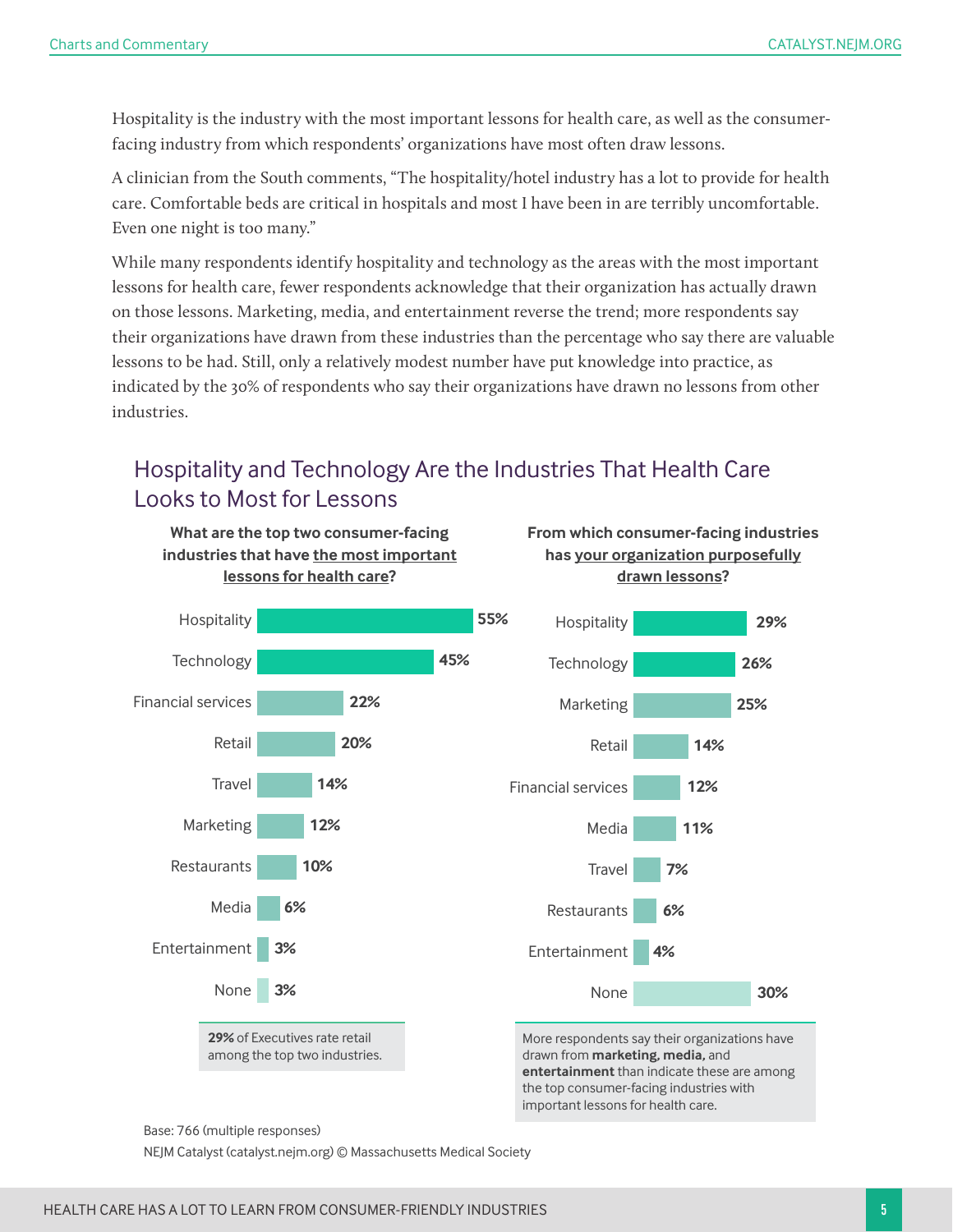When it comes to gathering lessons from other industries, survey respondents are roughly split between internal and external resources. Clinical leaders (51%) and clinicians (47%) are more likely than executives (34%) to say their organization has used a consulting firm to gather lessons from consumer-facing industries.

### Health Care Organizations Use Internal and External Means to Gather Lessons

**What process did your organization use to gather those lessons?**



Base: 539 (multiple responses)

NEJM Catalyst (catalyst.nejm.org) © Massachusetts Medical Society

*When it comes to gathering lessons from other industries, survey respondents are roughly split between internal and external resources.*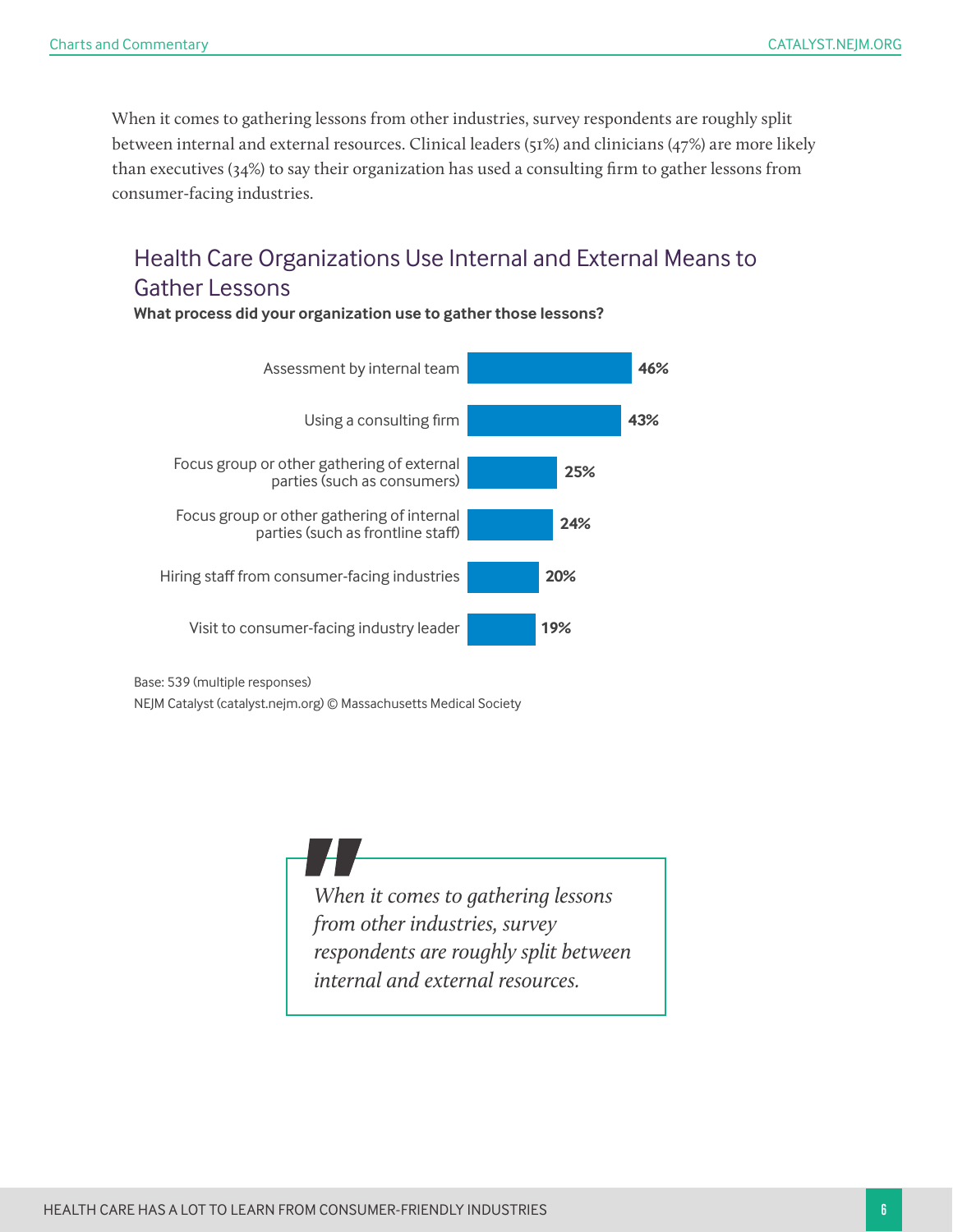In the largest share of organizations, the person or group responsible for leading the effort to embed consumer-facing lessons is "no one." This may suggest that the health care industry is still in the early stages of implementing lessons from other industries. In written comments, many respondents indicate that they don't know who is responsible for this activity.

### Leadership to Embed Lessons from Consumer-Facing Industries Is Often Missing

**Who in your organization heads up the effort to embed lessons from consumer-facing industries within programs?**



Base: 766 NEJM Catalyst (catalyst.nejm.org) © Massachusetts Medical Society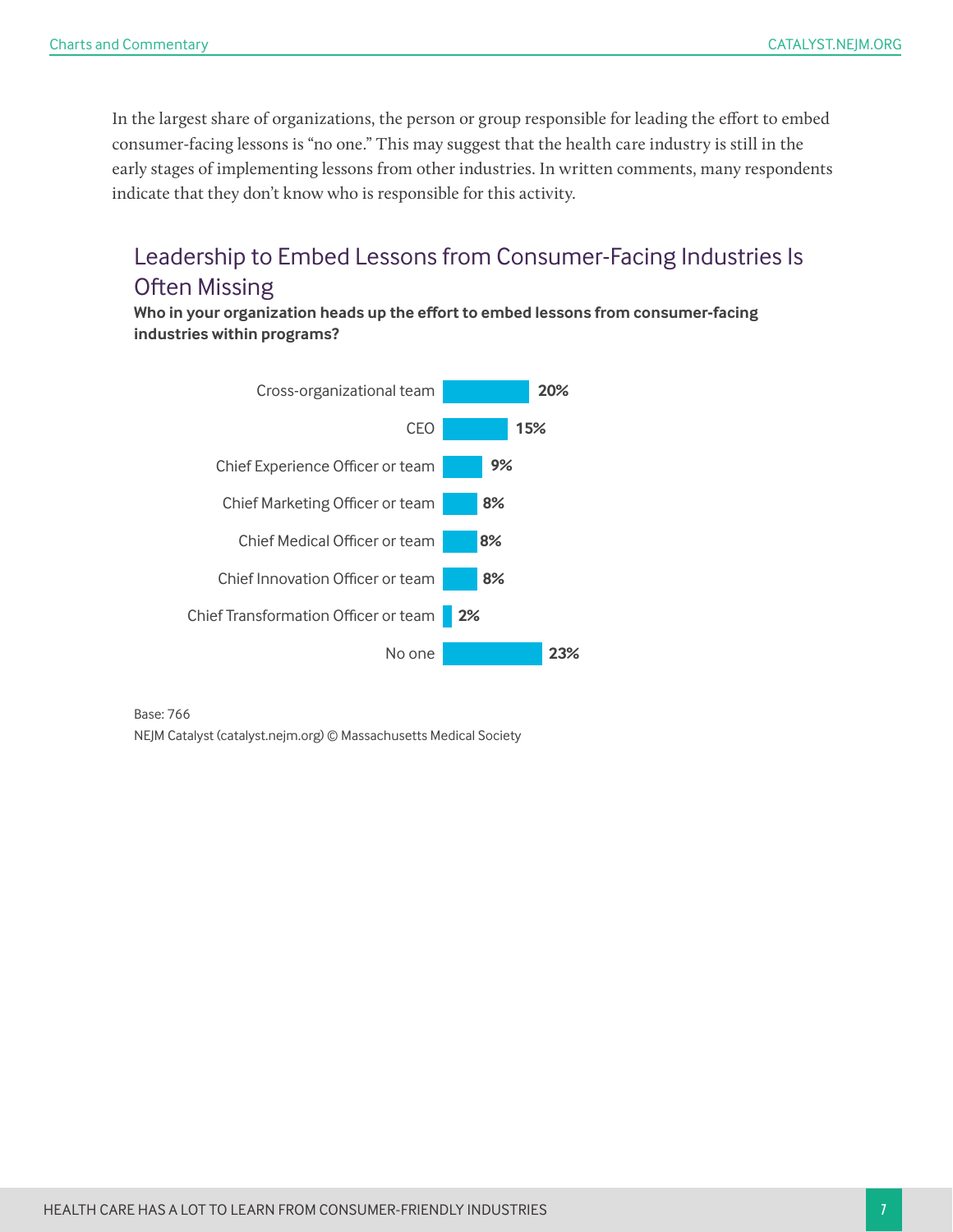Among the 71% of respondents who agree that patients should be treated as consumers, more executives (43%) than clinical leaders (33%) and clinicians (23%), and more health systems (45%) than hospitals (30%) and physician organizations (25%), strongly agree.

An executive at a physician organization in the West says, "Health care consumers are often sick or injured when they seek care. That puts them at a disadvantage to ask questions about quality and cost, not to mention questions about how their care will be given and whether or not there are reasonable options."

A clinician at a hospital in the Midwest echoes that view, saying, "Health care consumers are mainly sick people who are illiterate with regards to health care. There is also fear of the unknown that can be a major barrier to communication."

#### Yes, Patients Should Be Treated as Consumers

**To what extent do you agree or disagree with the statement that patients should be treated as consumers?**



#### Base: 766

NEJM Catalyst (catalyst.nejm.org) © Massachusetts Medical Society

*Health care consumers are often sick or injured when they seek care. That puts them at a disadvantage to ask questions about quality and cost, not to mention questions about how their care will be given and whether or not there are reasonable options.*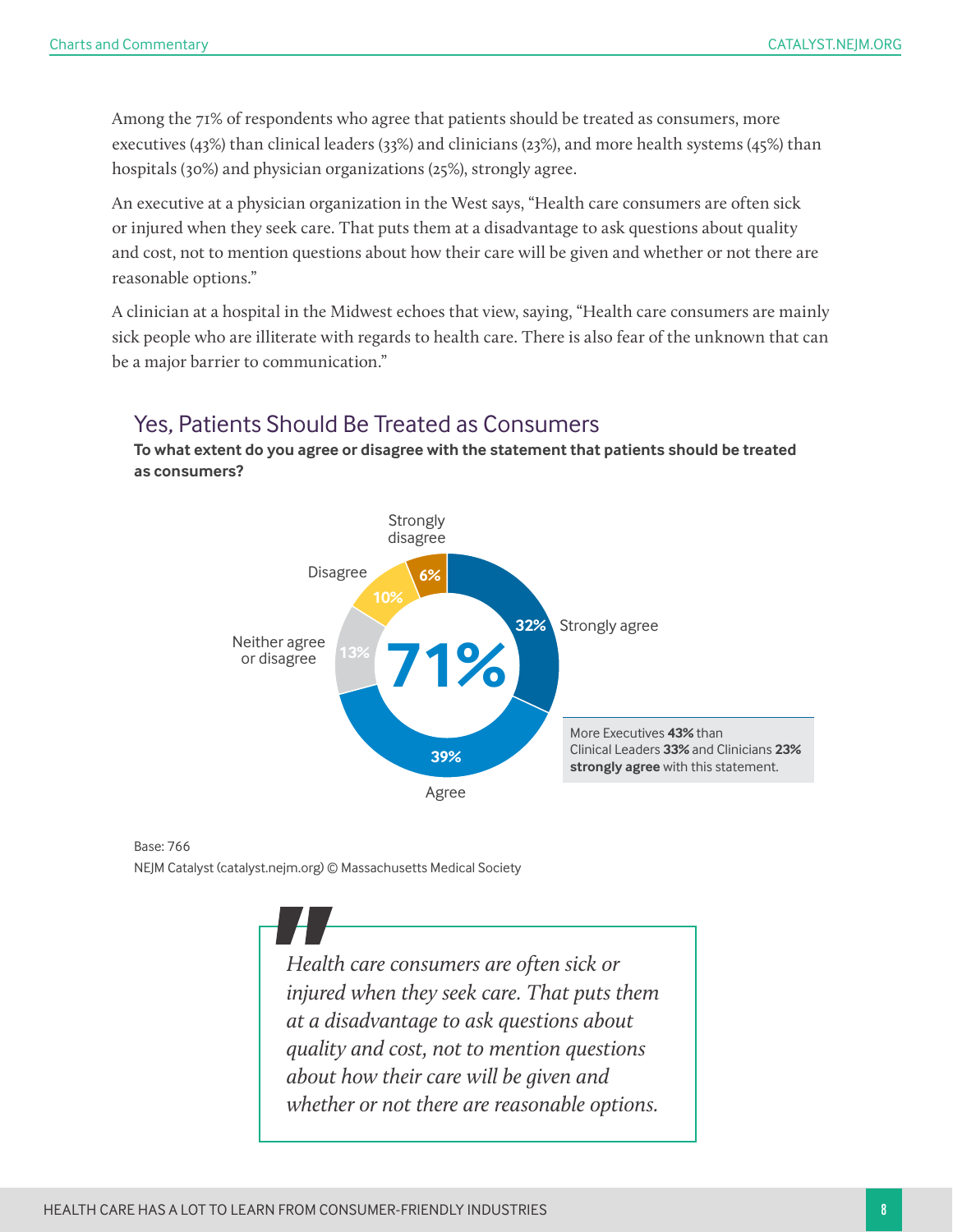More executives (54%) and clinical leaders (49%) than clinicians (36%) say that organizational mindset is a barrier to engaging patients as consumers. While organizational mindset is typically the domain of executive leadership, only 15% of survey respondents say that their organizations' CEO leads the effort to embed lessons from consumer-facing industries. A higher percentage of clinicians (42%) and clinical leaders (40%) than executives (27%) cite the patient's inability to take responsibility as a consumer as a barrier. One respondent says, "Most patients have no stake in the game and expect it to be free-for-all procedures, no cost transparency."

### Organizational Mindset Is the Biggest Barrier to Engaging Patients as Consumers



**What are the top two biggest barriers to engaging patients as consumers at your organization?**

Base: 766 (multiple responses)

NEJM Catalyst (catalyst.nejm.org) © Massachusetts Medical Society

*Most patients have no stake in the game and expect it to be free-for-all procedures, no cost transparency.*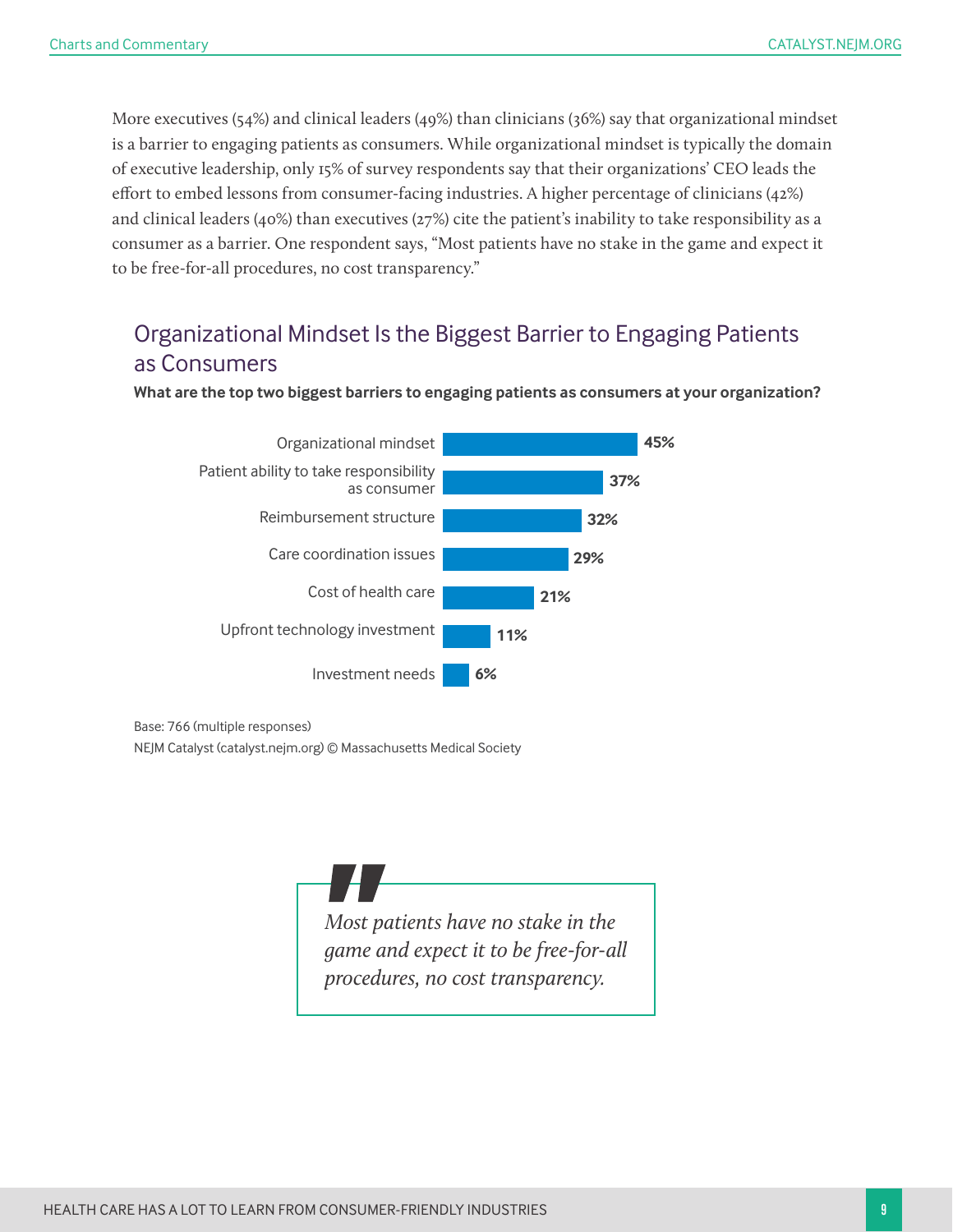# Verbatim Comments from Survey Respondents

### **How is engagement in health care different from engagement in other industries?**

"Consumers confuse quality with their satisfaction and patient satisfaction may not reflect best care."

*— Clinician at a small for-profit physician organization in the Midwest* 

"Actual payment for services is not consistent. Nor is it in any way obvious to patients what the cost or payment is. This only occurs in medicine."

*— Director of service line at a small nonprofit community hospital in the Northeast*

"Consumer needs are infinitely variable and need to be tailored to the individual. Improved consumer engagement in healthcare will either require significant process simplification or considerable consumer education."

*— Vice President of a midsized nonprofit physician organization in the South* 

"We should not look to other consumer-driven industries because we should not act like patients are consumers. We should not take a capitalist approach to medicine – WE SHOULD NOT PROFIT OFF OF THE SICK."

*— Clinician at a small community hospital in the Midwest*

"It isn't. People just think it is."

*— Department chair at a small for-profit hospital in the South*

If think we try too hard to say we are different. We should try to make it as easy and convenient as possible for the majority of patients who have more straightforward needs and then build in customization and personalization for the more complex patient situations."

*— Executive at a large nonprofit physician organization in the Northeast* 

"Ethical considerations"

*— Clinician at a for-profit organization in the Midwest* 

"Emotional needs are of significant importance in healthcare. In other industries emotional and personal physical needs are not that important for engagement."

*— Department chair at a midsized nonprofit community hospital in the Midwest*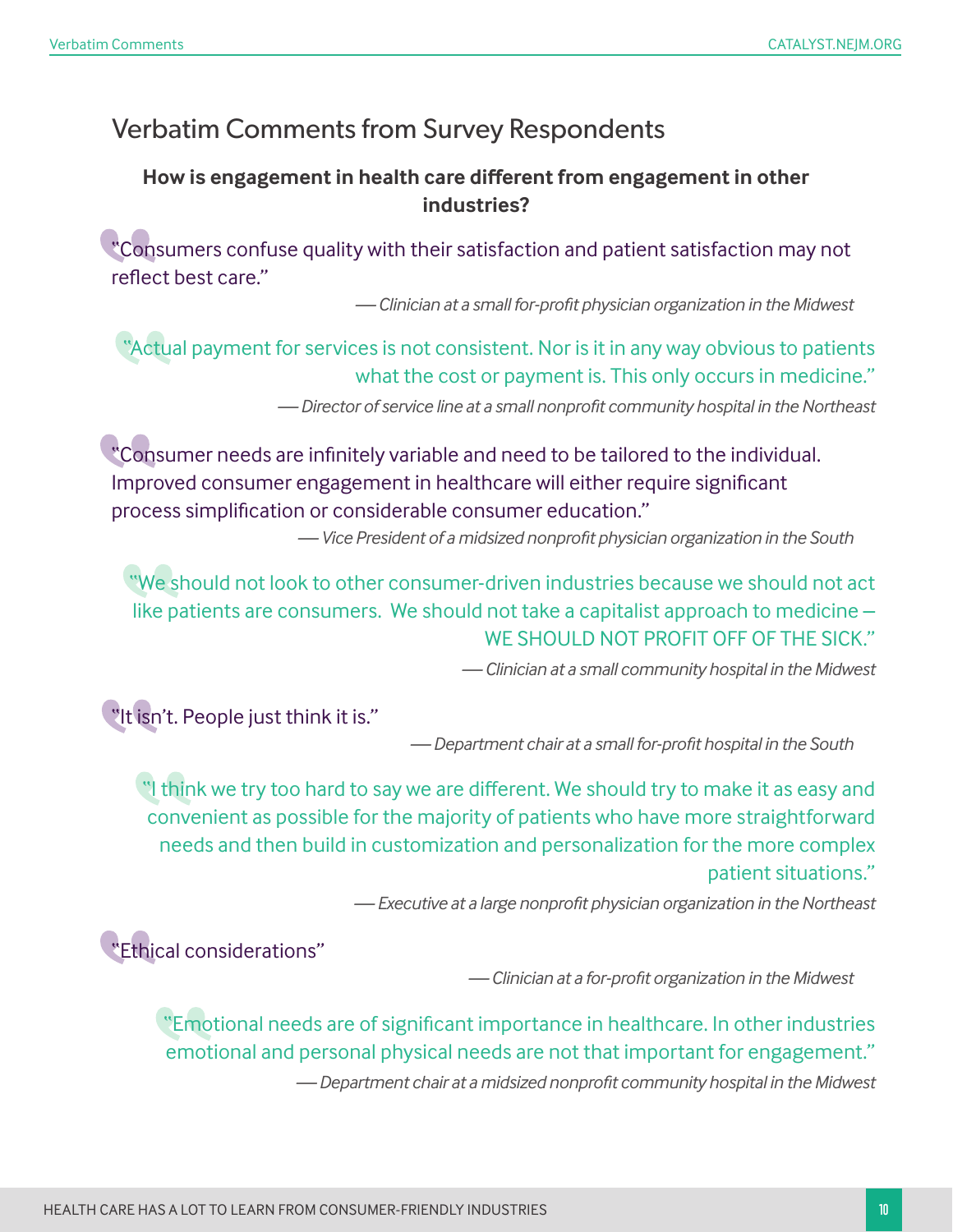"We are old school. Only respond to emergency. Do not invest in innovation." *— Vice President of a large health system in the West* 

"Health care currently is all about taking care of sick patients rather than providing primary prevention through education and other means. Interacting with the healthcare system is not a fun experience when you are dealing with pain and end of life, hence it is difficult to provide an experience similar to visiting Disney. There is a discordance in expectation and reality as patients in general have very little insight about their illness and outcomes."

*— Clinician at a large nonprofit community hospital in the West*

"Getting patients to understand what's in it for them and their health." *— Chief Medical Officer at a midsized for-profit organization in the West*

"Health care interfaces with its patients/consumers when they are feeling ill, frightened, vulnerable. That is not the case with entertainment or restaurants or most other industries. Clinicians need extensive expertise in the context of situations that can be highly variable. That variability is less evident in other industries."

*— Director of a large nonprofit clinic in the Northeast* 

"Health care is a right, not a commodity."

*— Clinician at a for-profit teaching hospital in the Northeast* 

"Health is top-down and directed. Consumers are bottom-up and driven by choice. Complete opposites."

*— Chief Medical Officer for a midsized for-profit organization in the South* 

"Engagement with health care involves the day to day practices of one's life – how one lives one's life affects the needs and issues health care can address. There is unequal access to health care and in addition, those with more resources are more likely to have fewer health conditions and have the resources to maintain healthy living patterns. Therefore, the people with the least resources can be the ones with the most health care needs."

*— Director of a large government nonprofit in the Midwest*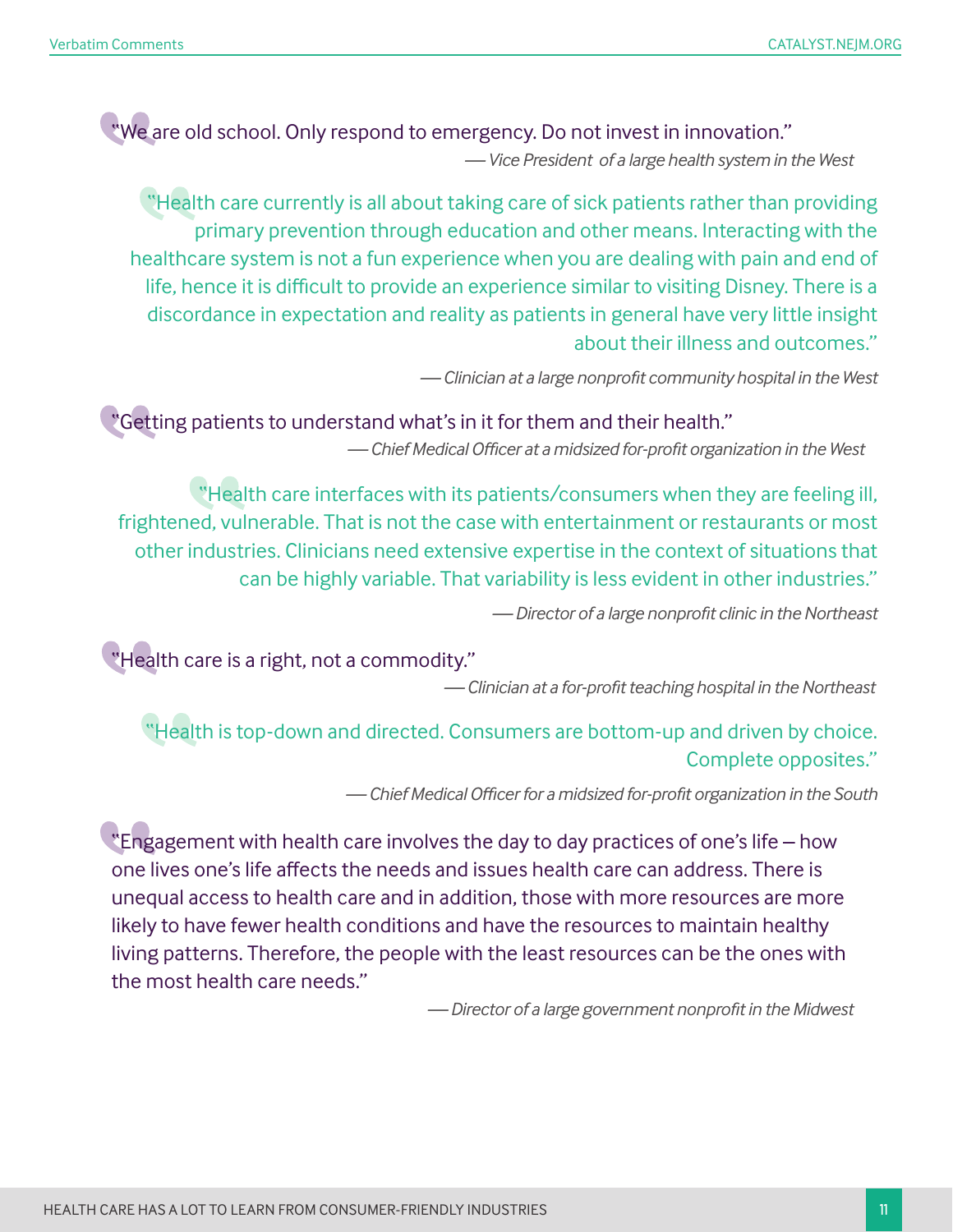### "Patients come to us to save their life!!!!!"

*— Clinician at a nonprofit teaching hospital in the Midwest*

"Engagement is more about a realization of serving others who are in need as opposed to service to a company's bottom line. In healthcare there is or should be more of a calling to the profession and what that profession represents. Safety and Quality improvements impact the individuals one-by-one, who you get to know, as opposed to cars and airlines, which are directed more towards the masses and those with whom there is no personal contact."

*— Chief Medical Officer at a midsized nonprofit community hospital in the Northeast* 

"Expectations of patient (consumer) might be unrealistic and poorly aligned with choices and recommendations of treating team."

*— Director of a large for-profit health system in the West*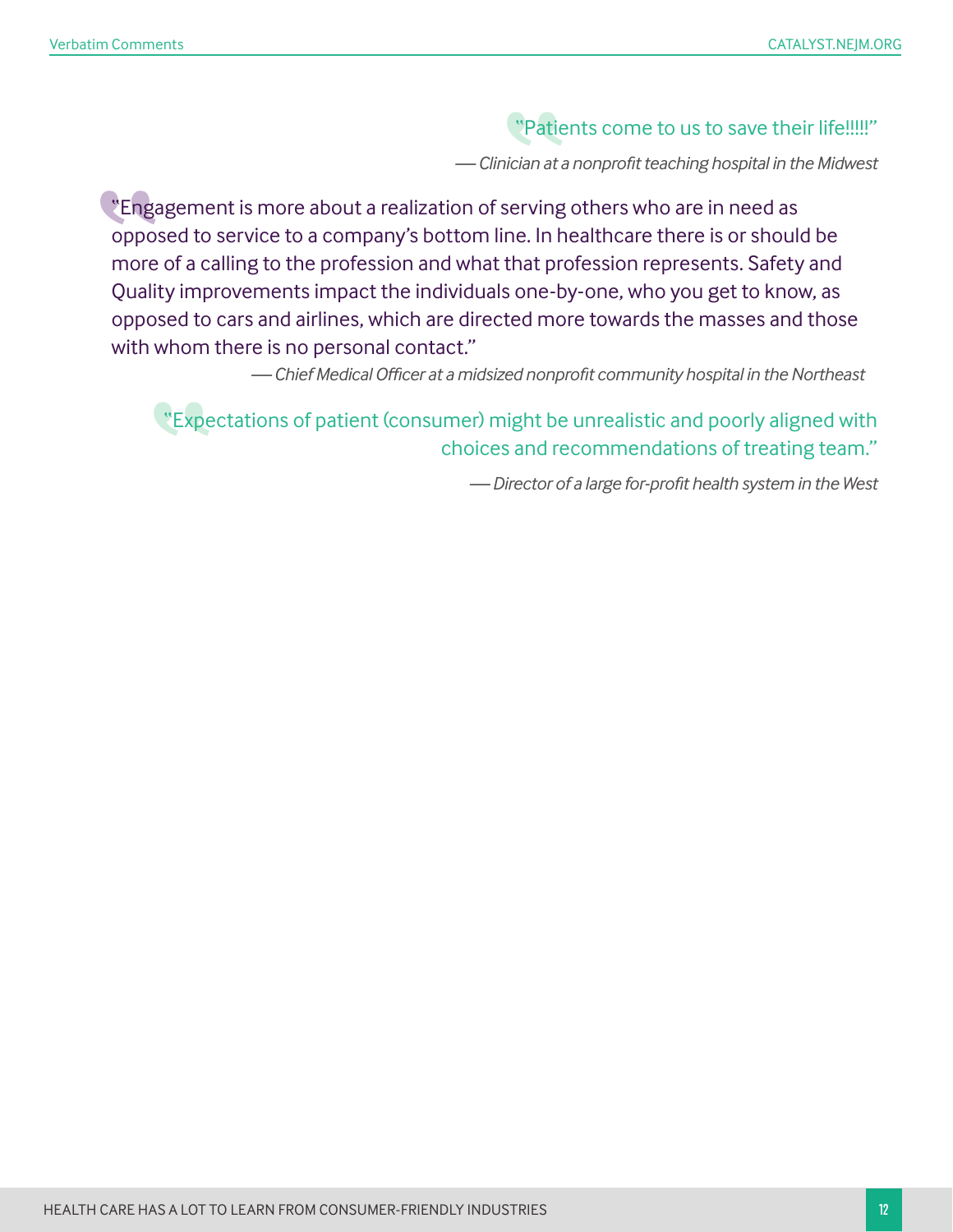### Methodology

- The Consumer Engagement: What Health Care Can Learn from Other Industries survey was conducted by NEJM Catalyst, powered by the NEJM Catalyst Insights Council.
- The NEJM Catalyst Insights Council is a qualified group of U.S. executives, clinical leaders, and clinicians at organizations directly involved in health care delivery, who bring an expert perspective and set of experiences to the conversation about health care transformation. They are change agents who are both influential and knowledgeable.
- In September 2018, an online survey was sent to the NEJM Catalyst Insights Council.
- A total of 766 completed surveys are included in the analysis. The margin of error for a base of 766 is +/- 3.5% at the 95% confidence interval.

### NEJM Catalyst Insights Council

We'd like to acknowledge the NEJM Catalyst Insights Council. Insights Council members participate in monthly surveys with specific topics on health care delivery. These results are published as NEJM Catalyst Insights Reports, such as this one, including summary findings, key takeaways from NEJM Catalyst leaders, expert analysis, and commentary.

It is through the Insights Council's participation and commitment to the transformation of health care delivery that we are able to provide actionable data that can help move the industry forward. To join your peers in the conversation, visit [join.catalyst.nejm.org/insights](http://join.catalyst.nejm.org/insights-council)[council.](http://join.catalyst.nejm.org/insights-council)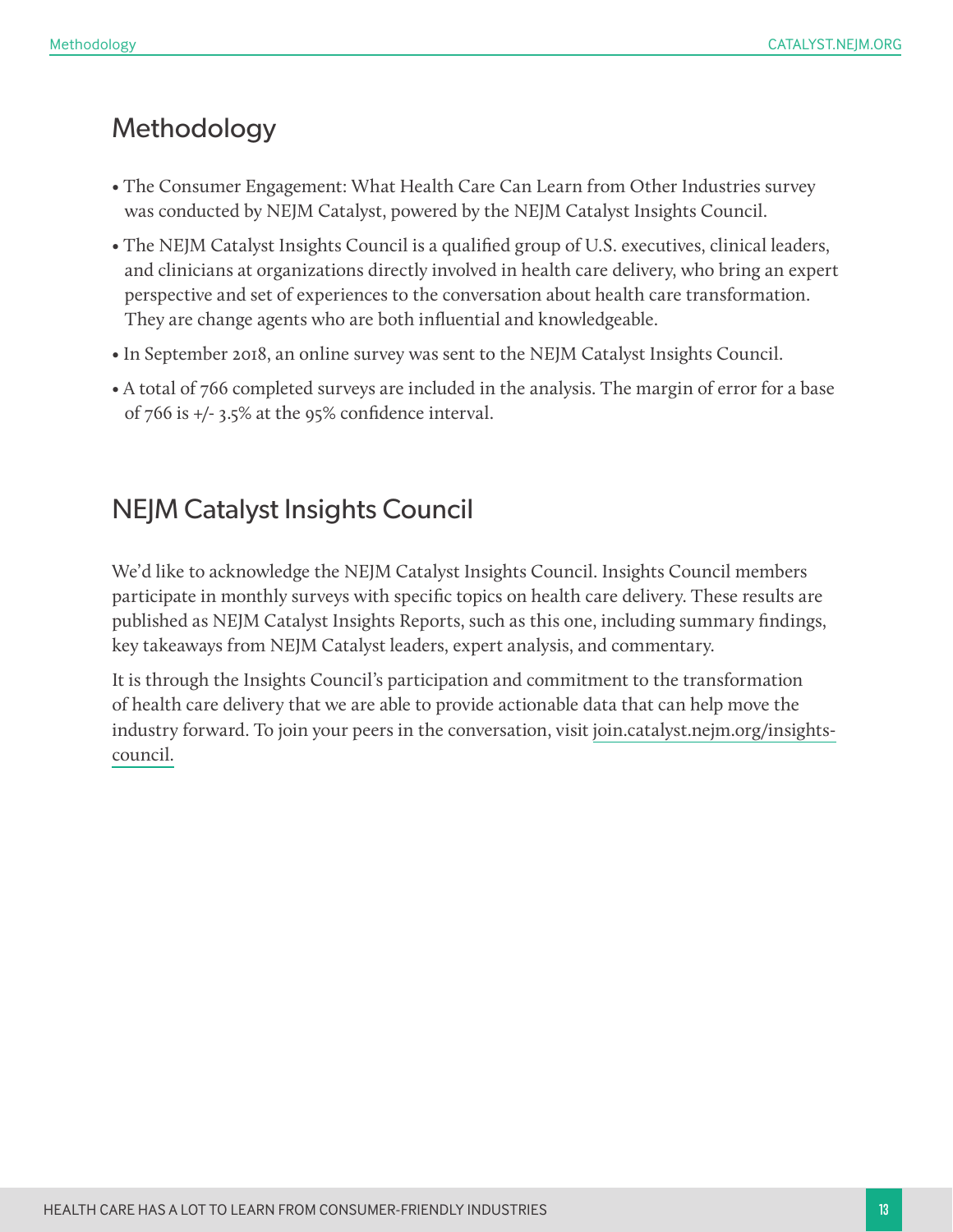# Respondent Profile



 $Base = 766$ 

NEJM Catalyst (catalyst.nejm.org) © Massachusetts Medical Society